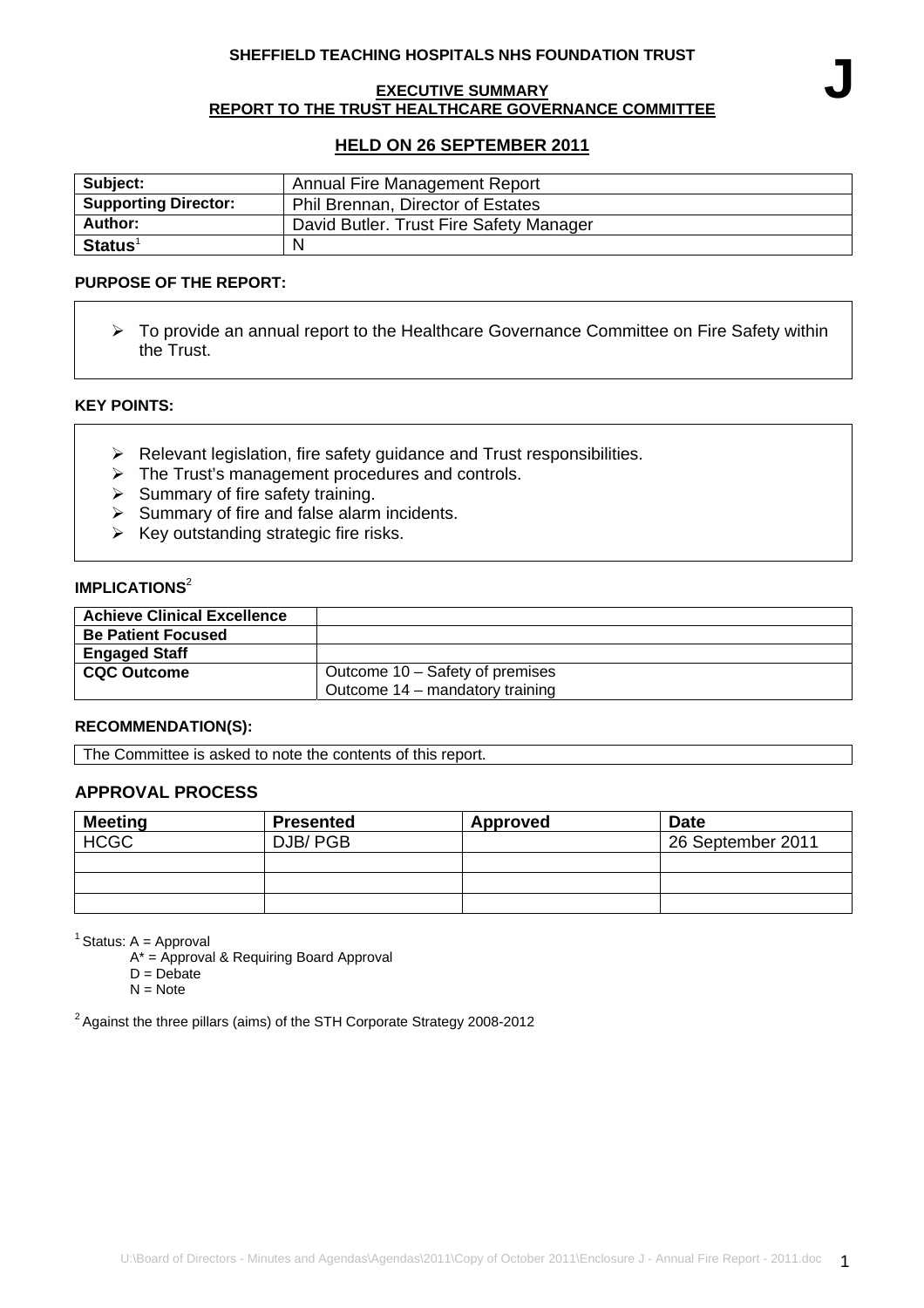# **Sheffield Teaching Hospitals NHS Foundation Trust Directorate of Estates Management**

## **FIRE SAFETY MANAGEMENT Annual Status Report: September 2011**

## **1. INTRODUCTION**

The primary function of the Estates Directorate fire safety team is to reduce the risk of a fire occurring within Trust premises to as low as reasonably practicable. In any event, the protection of patients, visitors, and staff from the effects of fire is of paramount importance. The strategy for the application of effective fire precautions is to select a combination of measures to produce a fire-safe environment.

The Fire Safety Team is focussed on ensuring that all relevant buildings meet the standards detailed within the relevant HTM codes of practice and are compliant with all fire safety related legislation.

The Estates Director, supported by the Fire Safety Manager, will ensure:

- $\triangleright$  The implementation of fire safety precautions through a risk-managed approach
- $\triangleright$  The implementation of monitoring and reporting mechanisms appropriate to the management of fire safety
- $\triangleright$  The development of partnership initiatives with other agencies and bodies in the provision of fire safety

An effective fire safety management strategy has been developed to enable:

- $\triangleright$  The upkeep of the Trust's fire safety policy
- $\triangleright$  Adequate means for quickly detecting and raising the alarm in case of fire
- ¾ Means for ensuring emergency evacuation procedures for all occupied areas, at all times and without reliance on external services
- $\triangleright$  All staff to receive fire safety training appropriate to the level of risk and duties they are required to perform
- $\triangleright$  Reporting of all fire related incidents via the "EFM-information" database

Work to develop individual building/area operational fire strategies to inform all relevant staff is ongoing. Progress is covered in more detail in Section 2.

## **Regulatory Reform (Fire Safety) Order 2006, (RRO)**

The Regulatory Reform (Fire Safety) Order has replaced most of the existing legislation applicable to hospitals; the current suite of Fire Code documents addresses the changes brought about by the Order.

The Fire Safety Order, in line with the other Regulatory Reform initiatives, has limited local government involvement and has placed the responsibility for compliance within an employer's duty to '*self-assess'* their own premises and make such modifications as necessary.

The imposed fire risk is managed by the Fire Safety Manager through Trust approved procedures and control measures. The management of fire safety is audited by the Fire and Rescue Authority whose primary role is enforcement and **not** the provision of prescriptive fire safety advice.

TEG and the BoD have approved and implemented a revised structure along with a revision of the Fire Safety Policy to enable the Trust to meet the requirements of the RRO.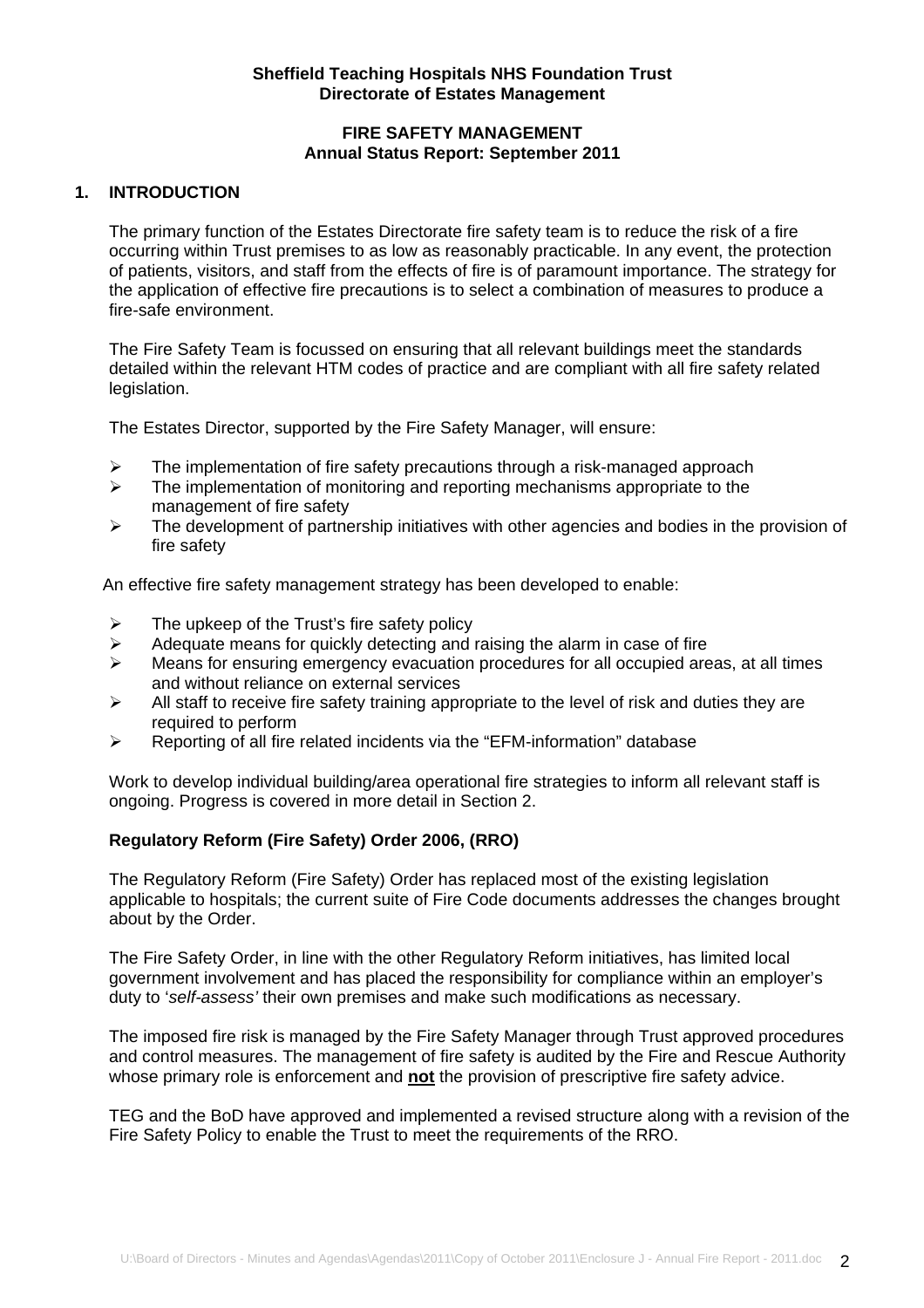# **2. THE TRUST'S MANAGEMENT PROCEDURES AND CONTROLS**

## **Fire Safety Strategy**

Specific building fire safety strategies are being developed for all the main hospital buildings. These documents detail the standards that must be adopted taking into account the revised HTM guidance and in particular detailing the emergency evacuation procedures to be followed by all staff. Each of the main hospital buildings at the Central Campus has an individual fire strategy and the Northern Campus has a single overall strategy document. The Northern Campus, RHH & WPH fire strategies are complete and the remaining CCDH and JHW will be completed by October 2011. The current fire strategies are available on the Trust intranet.

## **Fire Risk Assessments**

For consistency, a specific fire risk assessment format has been established which incorporates the DATIX methodology of quantifying risk. The existing fire risk assessments will be reviewed at the appropriate time dependant on the level of risk. The Fire and Rescue Authority is satisfied with the methodology used and associated action plans in place.

All wards and departments carry out a local fire risk assessment designed to ensure that the existing fire precautions are maintained to the required standard. This assessment process is carried out by ward/department managers, monthly for patient access areas and quarterly for all other areas. The format has been reviewed and includes prescriptive guidance to assist staff to complete the assessment.

As a result of the recent incident at the Chesterfield Royal Hospital assurance has been sought from the retail units operating within the hospital buildings that appropriate fire safety measures are being taken and a similar self audit procedure has been developed. The Estates Land and Property Manager is currently liaising with the tenants to implement this.

#### **Fire Evacuation Plans**

All wards and departments have a written Fire Evacuation Plan (Fire Plan). Copies are available for all staff and reinforced during the mandatory training sessions.

The provision of 3-D plans detailing the evacuation routes for both staff and visitors, together with the location of fire extinguishers, refuge areas and other fire safety information has been introduced across the Trust. These 3-D plans are affixed to the walls in prominent places and provide an instant visual awareness of key safety information for all building users.

Approximately 75% of all patient access areas now have the plans in place and it is intended to extend the provision of these plans to all buildings including non patient access.

#### **Fire Management Meetings**

In addition to a number of routine management and Health & Safety meetings attended by the Fire Safety Team, two key fire management forums are now in place to provide improved lines of communication with key managers within the Trust, and externally with the Enforcing Authority and other local NHS organisations. This has enhanced the overall control of fire risk and ensures that the Trust maintains an effective working relationship with the Fire and Rescue Authority.

**(i) Fire Safety Group:** Comprises the fire safety team; Estate management, Corporate and Estates health & safety managers; the Security Manager and a representative of the Chief Nurse. The group meets quarterly and provides a forum in which all aspects of fire safety related issues are discussed, communicated, and disseminated throughout the Trust. The intention is to determine, drive, and implement the appropriate fire safety measures necessary to ensure regulatory compliance.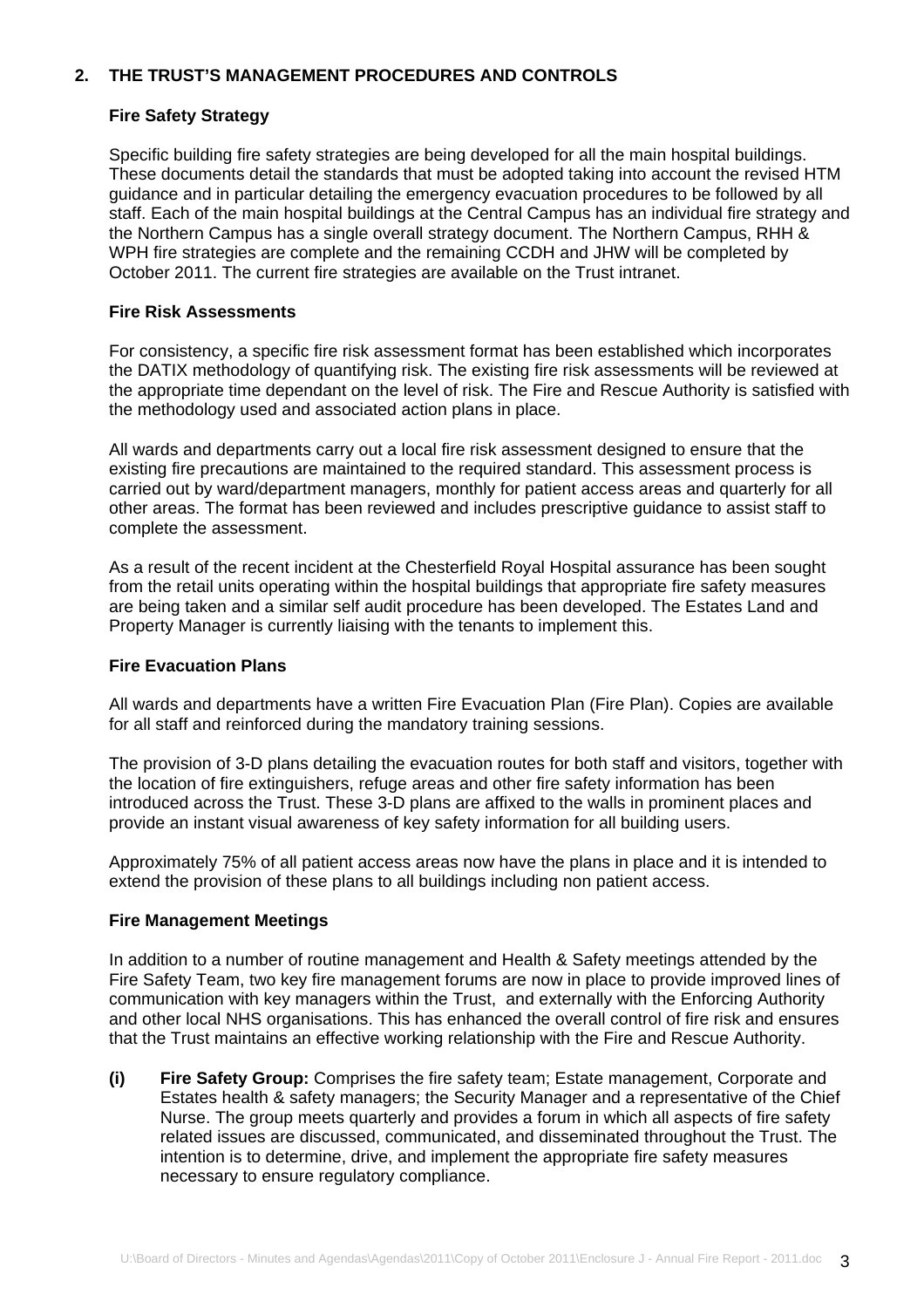**(ii) South Yorkshire Fire & Rescue Liaison Forum:** Quarterly meetings chaired by the STH Fire Safety Manager, comprising the fire safety advisors/managers of other local healthcare premises within South Yorkshire and managers of the Fire and Rescue Service responsible for enforcement of the fire safety legislation. The objective of this forum is to provide an effective enforcement concordat and to discuss issues, policies, procedures, and strategies with a view to maintaining good relations and problem solving outside of the formal audit process.

The Trust's intranet site now provides direct access to the 'Fire safety' page detailing;

- Individual building fire evacuation strategies
- $\triangleright$  The fire safety training needs analysis including the training requirements for all staff groups
- $\triangleright$  Dates, times and locations of all fire safety lectures and practical training delivered by the fire safety advisors
- $\triangleright$  Procedures for reporting fire incidents and false fire alarms
- $\triangleright$  Fire safety inspection forms and a comprehensive quidance document

## **NB. There have been no significant changes to legislation relating to fire safety and the Trust is currently not subject to any enforcement action by the Fire and Rescue Authority.**

## **3. TRAINING AND AWARENESS**

## **Mandatory Training**

The delivery of effective fire safety training, together with an understanding of the various fire safety features provided within buildings is critical to the safe implementation of any emergency actions, should an incident occur.

A revised fire safety training needs analysis has been produced to inform staff of the training delivery content required and the frequency of attendance, commensurate with their roles. In low risk areas, the workplace training has been reduced to suit the circumstances, in other high risk areas, the training has been increased.

Approximately a quarter of mandatory fire training is carried out by Directorate training leads and it is intended to further develop a 'cascade' training program to allow the Fire Advisors to spend more of their available time carrying out fire risk assessments. For this to be effective it is essential to have assurance that the quality of training delivered, from any source, is appropriate and is providing the desired outcomes.

A simplified plan to assist in the assessment and assurance of the quality of the various fire safety training delivery methods is in use locally however, it is intended to acquire the services of a suitably qualified training assessor before the end of the current financial year to obtain independent advice on the effectiveness of the current training delivery methods and report accordingly.

## **Staff Training**

More use of cascade training, delivered by the department/ward risk lead officers, has been implemented, but requires support for the implementation of a competency framework plan as outlined previously.

The program of 'hot' practical first aid fire fighting training has continued through 2011 and is now available to all staff. Theoretical and practical fire extinguisher training is also delivered on the Trust Induction Training Course organised by the Learning and Development Department.

The level of fire safety training delivered by the Fire Safety Team is as follows;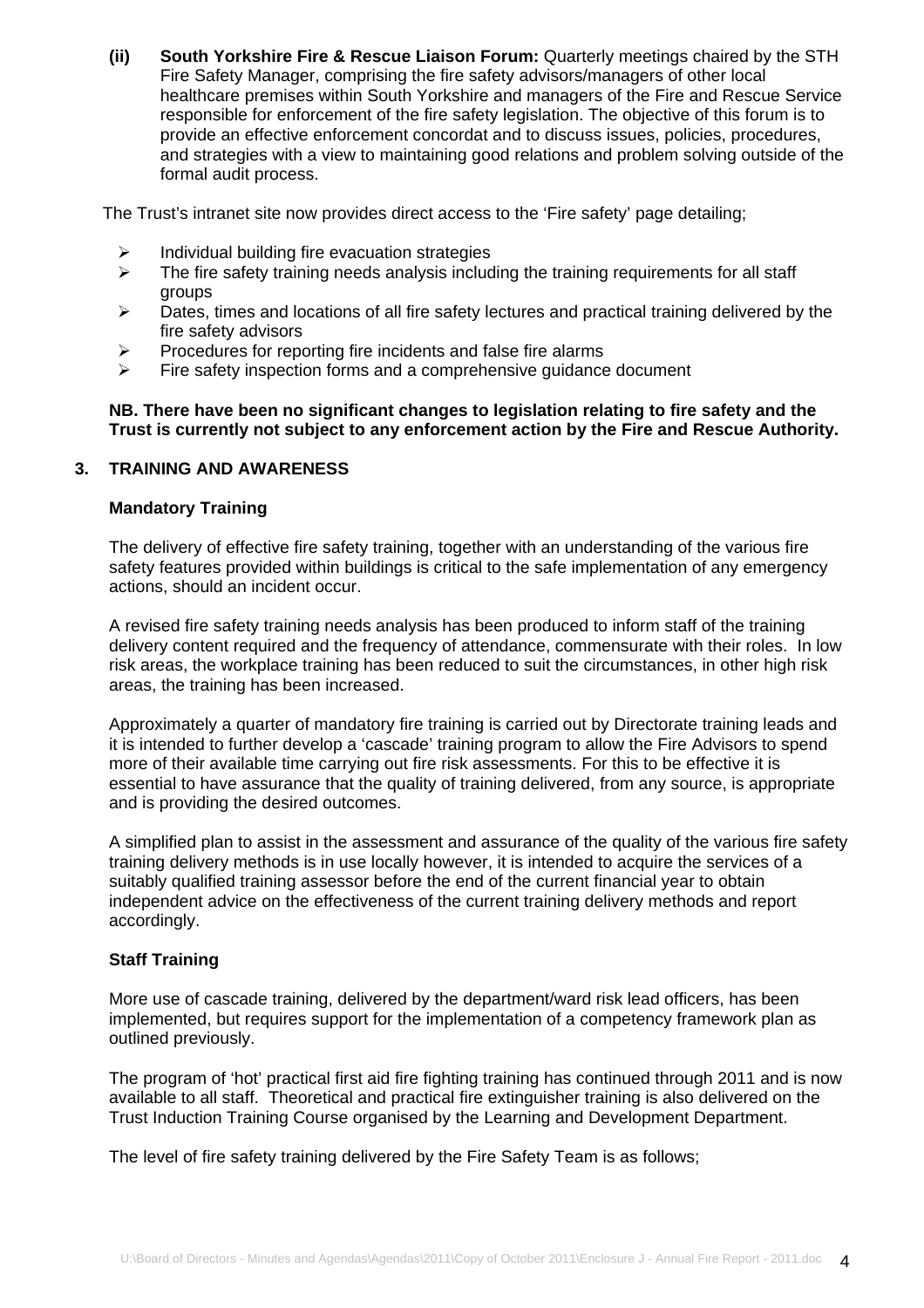# **Central Campus:**

- ¾ Annual fire lectures; April 2010 to March 2011 **85% of staff**.
- ¾ The total trained so far in 2011**;** April to August is **1285.**
- $\triangleright$  The total number of staff who have received practical fire extinguisher training so far this year is **151,** the total number of staff trained in the use of extinguishers **– 423.**

## **Northern Campus:**

- ¾ Annual fire lectures; April 2010 to March 2011 **68% of staff**.
- ¾ The total trained so far in 2011; April to August is **1834**.
- $\triangleright$  The total number of staff who have received practical fire extinguisher training so far this year is **453**, the total number of staff trained in the use of extinguishers **– 910.**

The number of staff who has been through the Trust induction process and received the theoretical and practical fire training is **777**.

The total number of staff across the Trust who has now been trained in the use of fire extinguishers is **2110.**

## **4. KEY RISKS**

## **Central Campus**

The guidance contained within HTM O5-O1 concerning patients in the very high dependency category details "Height above ground floor level" (i.e. above 12m) as an issue and therefore this risk remains at the RHH. Work has commenced on the scheme to relocate ITU/HDU to K floor incorporating the designation of two lifts in the main lift hall for fire evacuation purposes. This will also enhance the overall emergency evacuation plans for the whole building.

A recent survey has identified the four main stairways at the RHH do not fully comply with the current building regulations for buildings of this height, in relation to the potential for ingress of smoke in the event of a fire. To be classed as fully protected stairways, under the current regulations, stairways must either be pressurised or be provided with ventilated lobbies. At present there is a high probability that one or more of the stairways would be rendered impassable by smoke in the event of a fire and could seriously affect the safe evacuation of the building.

The cost of works required to fully protect the stairways is estimated at £200K. The risk has been identified on **Datix (No 928)** and prioritised accordingly.

During the current upgrade work to two of the RHH operating theatres on A floor, has found the standard of fire compartmentalisation is worse than originally thought. Many of the required lines of separation are either severely breached or have never been in place. The risk has been identified on **Datix (No. 742)** and prioritised accordingly.

Below is a summary of the main key fire safety risks:

- ¾ Relocate ITU/HDU patients at the RHH site to an acceptable location and introduce two fire evacuation lifts into the fire strategy to reduce the risk to other high decency patients situated above 12m (work commenced).
- $\triangleright$  Fully protect the escape/fire fighting stairways.
- $\triangleright$  Maintenance of the existing fire compartmentalisation provision for each building.
- $\triangleright$  Provision of permanent decant ward to facilitate a program of refurbishments and fire precaution works.
- $\triangleright$  Create sub compartmentalisation in all wards, to support progressive horizontal evacuation.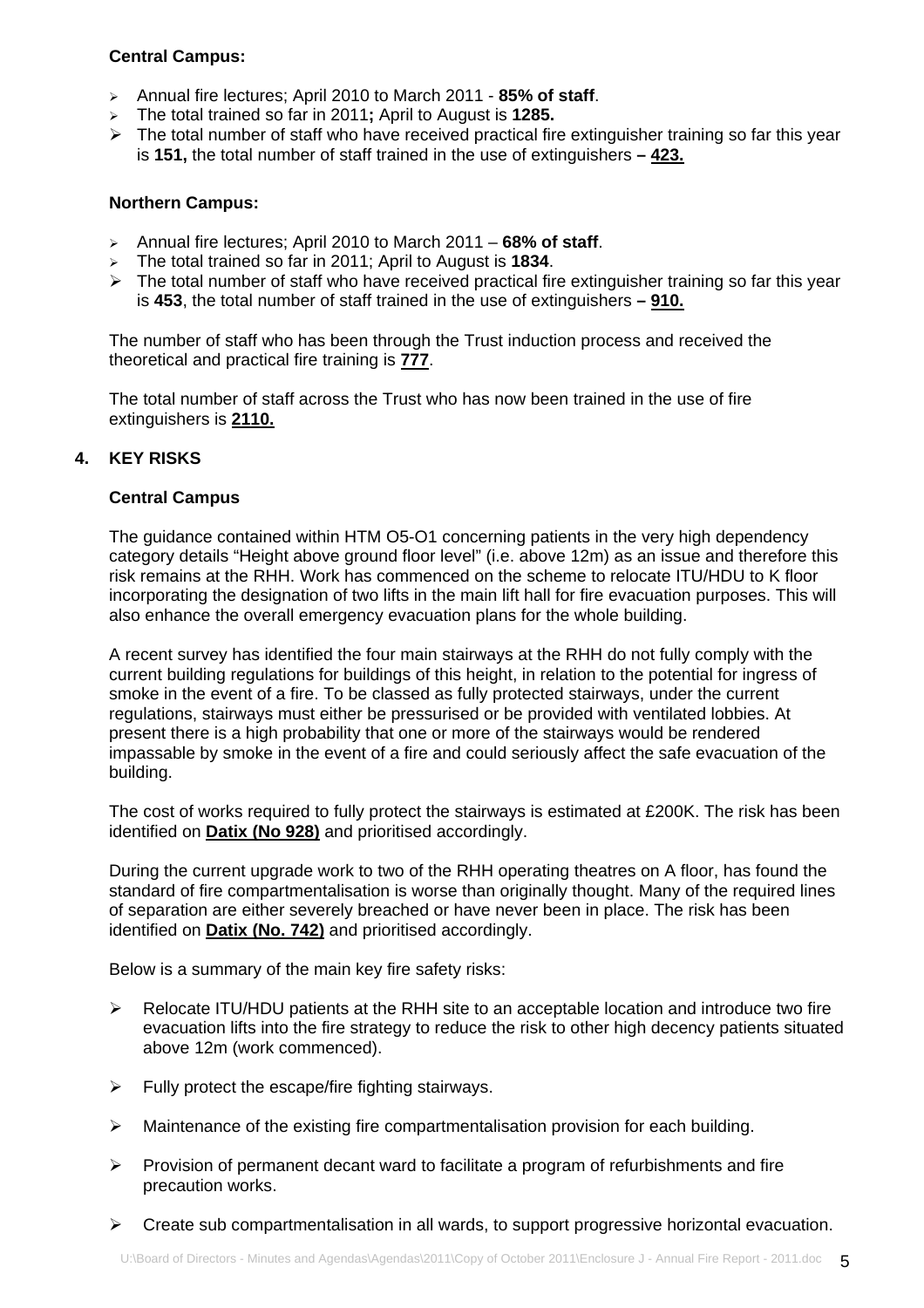- $\triangleright$  Create additional sub compartmentalisation and repair breaches to existing fire lines in 'A' floor theatre complex, RHH.
- $\triangleright$  Complete the fire stopping program Weston Park Hospital.
- $\triangleright$  Complete fire separation to all vertical risers CCDH.
- $\geq$  Upgrade fire alarm system and fire separation Residential Blocks 12&3.

### **Northern Campus**

Funding has been secured and work has commenced to upgrade the fire alarm infrastructure at the Northern Campus which was detailed in the last report. It is envisaged that this work will take between 4-5 years to complete.

# **5. INCIDENTS**

#### **Fires and False Alarms at the Central Campus**

During the period April 2010 - March 2011 there were **103** unwanted fire signals and the Fire Service were not summoned to attend.

From 1st. April 2011 there have been **40** unwanted fire signals, none of which have resulted in the Fire Service attending. During this period there has been **1** reportable small fire incident which was dealt with effectively by Trust staff. This was in an isolation room on P floor, RHH involving a patient's personal DVD player which developed a charging fault.

## **Fires and False Alarms at the Northern Campus**

During the period April 2010-March 2011 there were **112** unwanted fire signals which the Fire Service were not requested and did not attend. However, there were **18** unwanted fire signals which resulted in the Fire Service attending. During this period there have been **2** reportable small fire incidents again both dealt with effectively by Trust staff.

From 1<sup>st</sup>. April 2011 there have been 60 unwanted fire signals which the Fire Service were not requested to attend and **4** unwanted fire signals that did result in a Fire Service attendance.

During this period there has been **1** reportable small fire incident which was dealt with effectively by Trust staff and the attendance of the Fire Service was not required.

The number of Fire Service attendances to unwanted fire signals has been significantly reduced and the Trust has received appreciation from the Fire Service to that effect. This continues to follow a downward trend which in the main is as a result of the revised internal fire signal handling procedures and the extended time of 5 minutes before a 999 call is made.

On completion of the fire alarm infrastructure work it is envisaged that the attendance of the Fire Service to unwanted fire signals will be reduced to a similar standard to the levels at the Central Campus, the target being nil.

# **6. CONCLUSIONS**

To ensure continuing compliance with the relevant fire legislation, attention will be focused on the following areas over the forthcoming reporting period:

- $\triangleright$  Continue the program of works required to remove the key risks, detailed above.
- $\triangleright$  Upgrade of the fire alarm infrastructure at the Northern Campus.